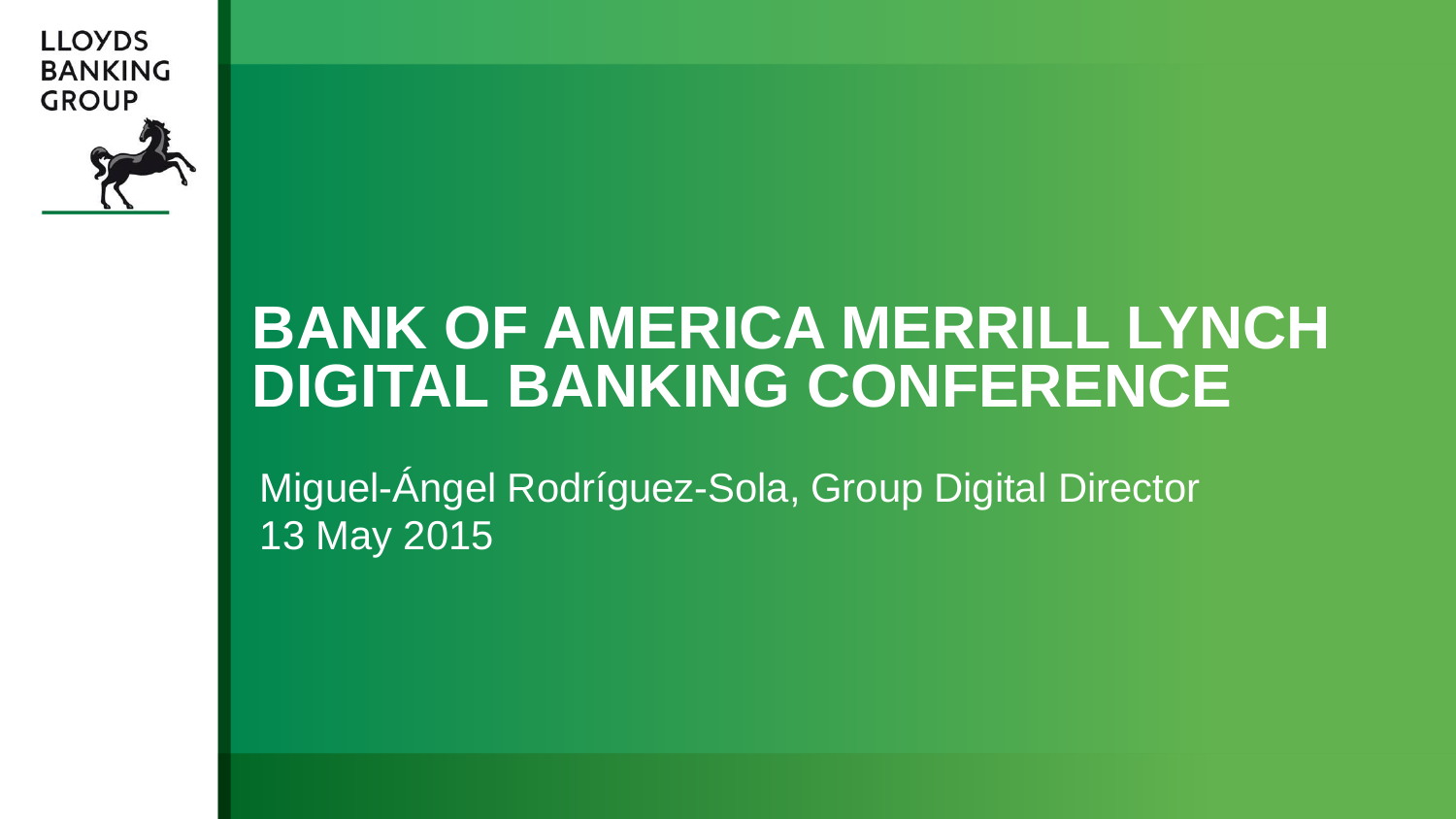#### STRATEGIC FOCUS

Strengthening our unique capabilities to respond to the changing external environment



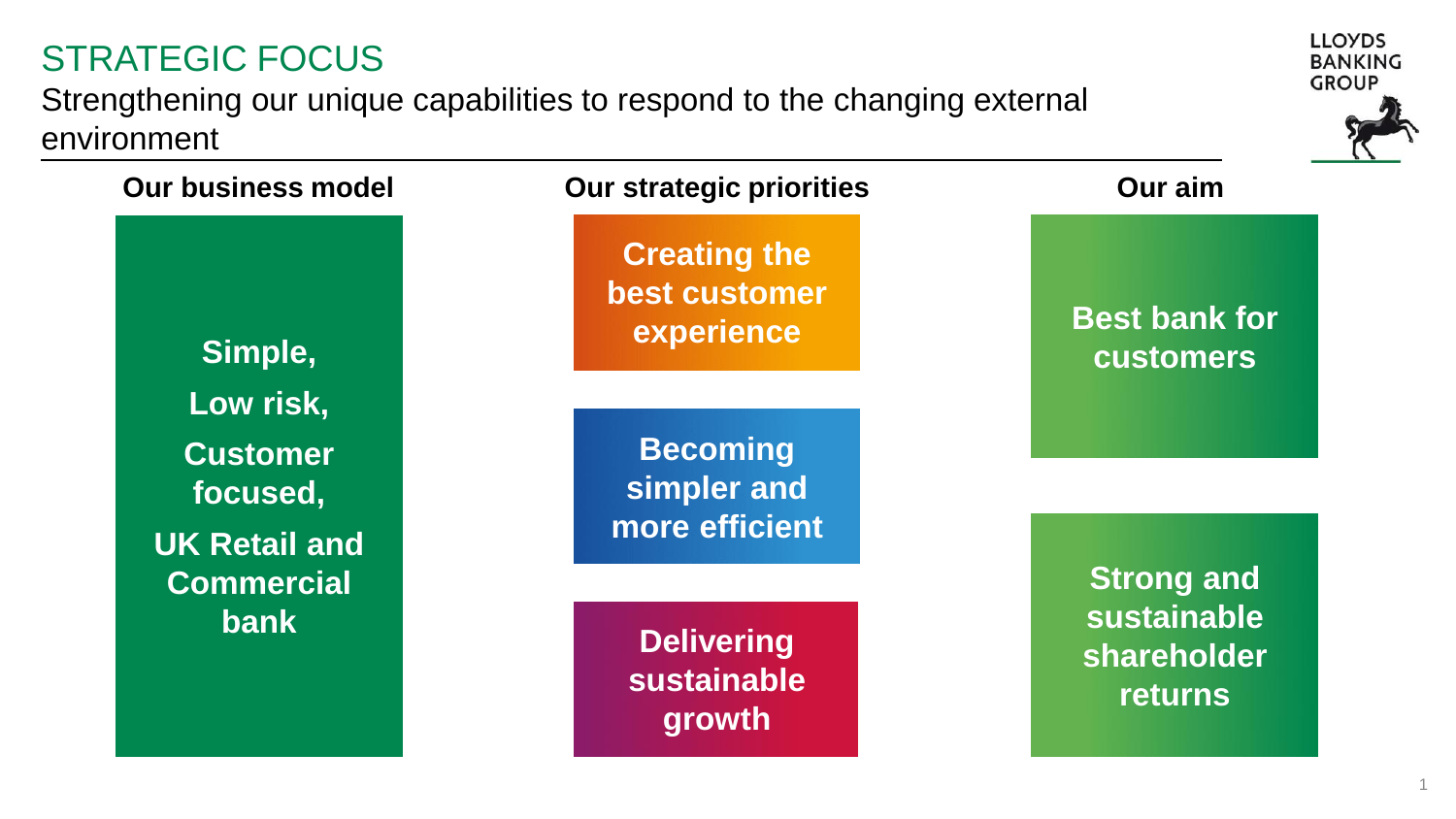#### DIGITAL IN CONTEXT OF MULTI CHANNEL

Digital in a multi channel context allows us to better meet customer needs and create value for the bank





#### **Digital as part of a multi channel approach Value of multi channel approach**

- **More choice and convenience for customers and clients**
- **Greater value to the bank:**
	- More customer needs met
	- Simpler products
	- Reduced acquisition and servicing costs
	- Increased engagement and loyalty
- **Faster, cheaper innovation through shared investment and development**



<sup>(1)</sup> Average customer holdings for customers holding an active PCA, interaction by channel over 3 month period, Dec14-Feb15. (2) Channel Status based on 3 months customer channel interactions; Multichannel = At least two channels visited.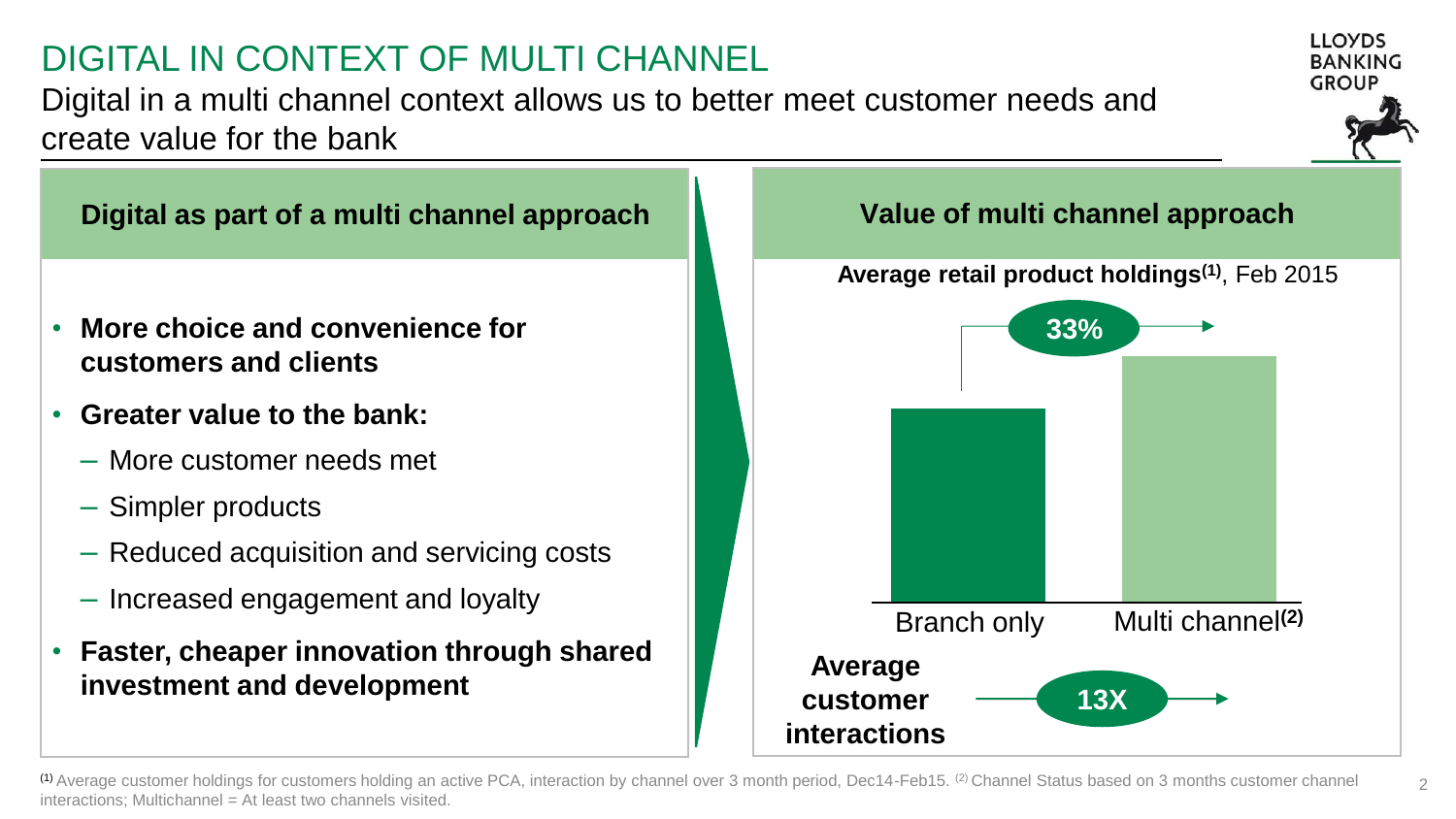## DIGITAL BANKING ACCELERATION

Digitisation is expected to accelerate with opportunities to provide better service, greater efficiency and growth



- **Better service**
	- Meeting complex needs digitally
	- Seamless, multi channel experiences
- **Greater efficiency**
	- Extending processes automation
	- Consolidating IT systems
- **Growth where LBG under represented**
	- Digital opportunity for Insurance / Cards
	- Enhancing Commercial digital offer

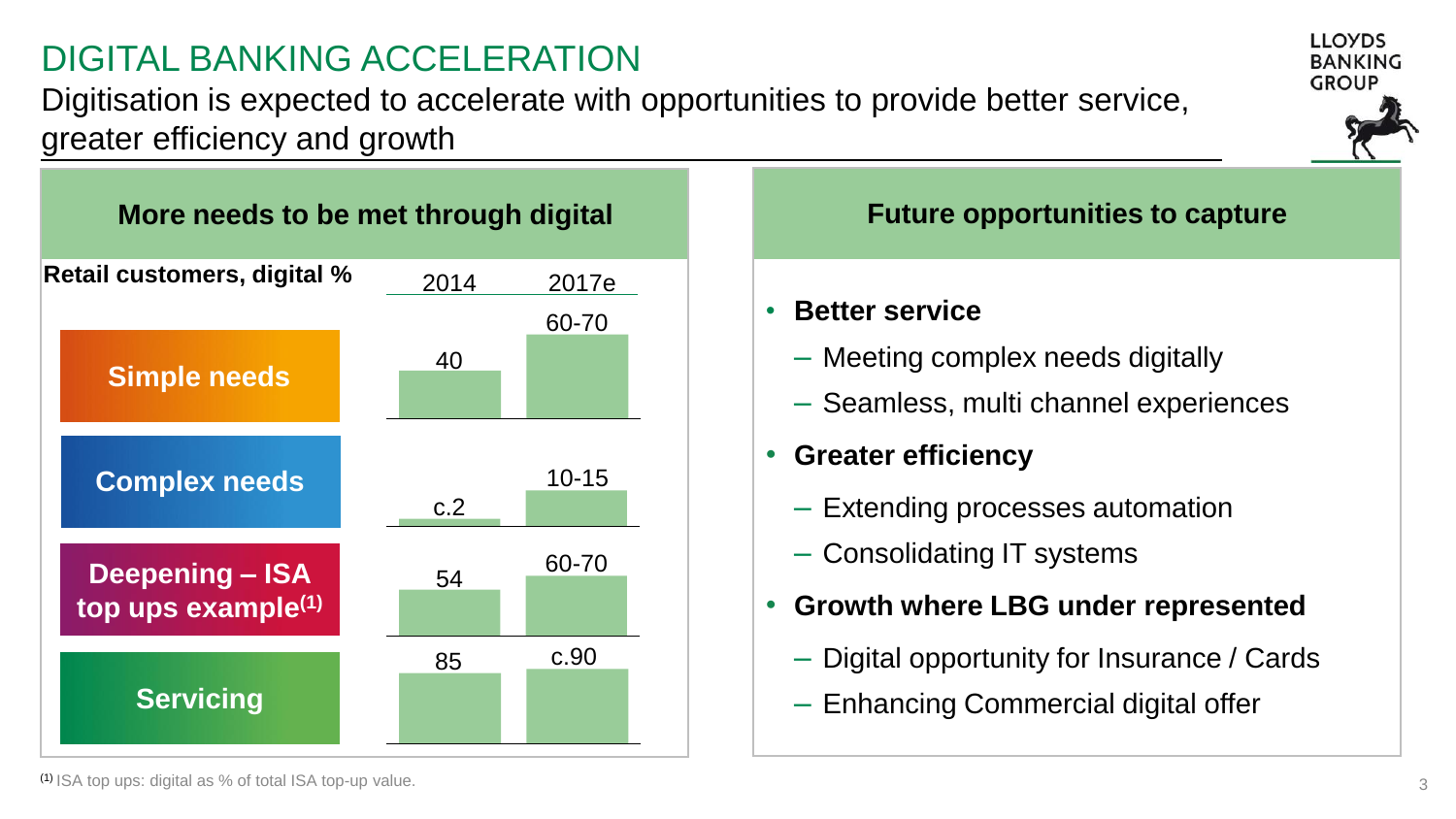## INVESTING IN THE DIGITAL TRANSFORMATION OF BANKING

Historic investment in digital platforms and architecture for consumer and commercial clients allow us to now accelerate pace of customer innovation



**Since 2011...**

- **>£750m invested in digital**
- **£2bn Simplification 1 savings** achieved with a significant contribution from digitalisation
- **Agile consumer digital platform**  resilient, scalable, cross-channel
- **New Commercial Bank digital platform** as single front-door to the bank
- **Digital proposition development** to be best bank for customers



**New consumer digital platform**



**service machines**



**Remote advice and video conferencing** Upgraded self **Remote advice and New commercial New mobile apps** 

#### **Building on our digital strength Seamless multi channel interactions**

#### **By 2017...**

- **>c.1bn further investment in digital**
	- **Transformed customer experiences and efficiency**
	- Improved digital sales and service capability
	- Digitised end to end customer journeys
- **Extended multi brand multi channel capabilities**
	- Commitment to branch network
	- Increased self service and introduction of remote advice

| $\mathbf{r}$                                                | <b>Interioring</b><br><b>Abdundar</b>                     | <b>Team Mid-</b>         | <b>Moder</b>   |                          |   |    |
|-------------------------------------------------------------|-----------------------------------------------------------|--------------------------|----------------|--------------------------|---|----|
| Group position                                              |                                                           | UK accounts US accounts. |                |                          | × |    |
|                                                             | because throw them.                                       |                          |                |                          |   | в  |
|                                                             | <b>CONTRACTOR</b><br>£160,122.99                          | ż                        |                |                          |   | Ã, |
|                                                             | £58,178.58                                                | ÷                        |                |                          |   |    |
|                                                             |                                                           |                          | ÷              |                          |   |    |
| <b>Lake Ave</b>                                             | Arrest Ma<br>$\overline{\phantom{a}}$<br>FIF consenses in |                          |                |                          |   |    |
|                                                             |                                                           |                          |                |                          |   |    |
| teler                                                       |                                                           |                          |                |                          |   |    |
|                                                             |                                                           | Reports                  |                | Research                 |   |    |
| hine                                                        |                                                           | <b>Barlatech W</b>       | to an          | A R Handburg Transaction |   |    |
|                                                             | t est                                                     | <b>Renderlyn R</b>       | <b>To Av</b>   | <b>RAN Motivershees</b>  |   |    |
| <b>Send Suffrage</b><br><b>Trim</b>                         | h.                                                        | <b>Service</b>           | <b>Total</b>   | <b>Ball Block</b>        |   |    |
| Dars<br><b>Ballybar</b><br><b>Subset</b><br><b>H</b><br>. . | <b>Corp.</b>                                              | ×                        | <b>Service</b> | <b>ERE Excellential</b>  | ï |    |

**New commercial digital platform**

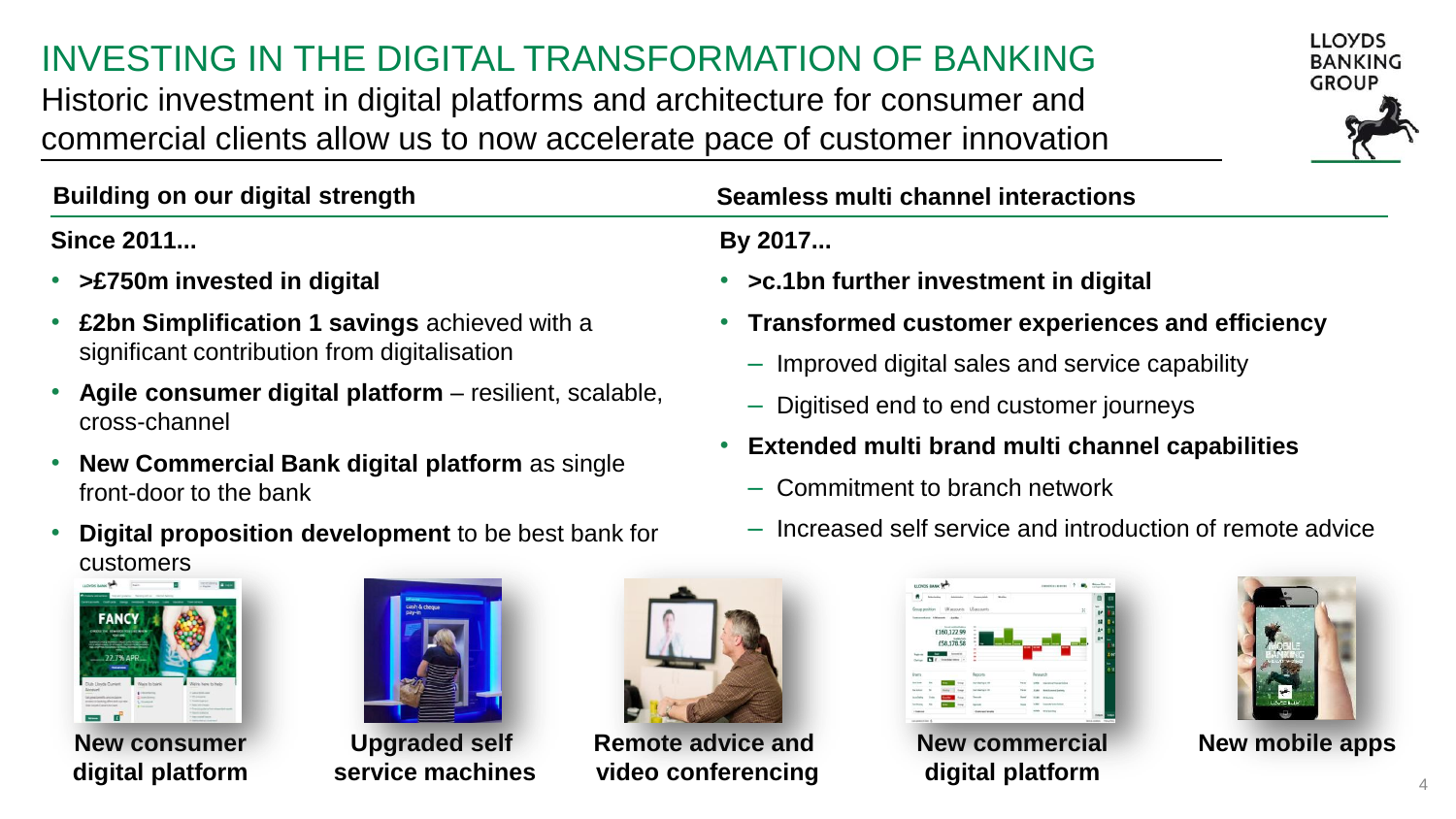#### DIGITAL TRANSFORMATION PRIORITIES

Three digital priorities to continue to embrace the digital future through c.£1bn investment over three years

| <b>Deliver customer-</b><br><b>centric digital</b><br><b>propositions</b> | Simple, mobile first propositions and innovative digital<br>services<br>Transformation of customer experience<br><b>Opportunity for growth</b> where we are under represented |
|---------------------------------------------------------------------------|-------------------------------------------------------------------------------------------------------------------------------------------------------------------------------|
| <b>Transform customer</b><br>journeys end to end                          | Better service through improved customer journeys<br>Lower risk and more efficient operating model<br><b>Seamless, multi channel servicing</b>                                |
| <b>Enhance our digital</b><br>capabilities and<br>delivery                | Consistent multi channel servicing<br>Advanced <b>insight</b> capability and personalisation<br>Digital technology to enable greater efficiency                               |

**LLOYDS BANKING GROUP**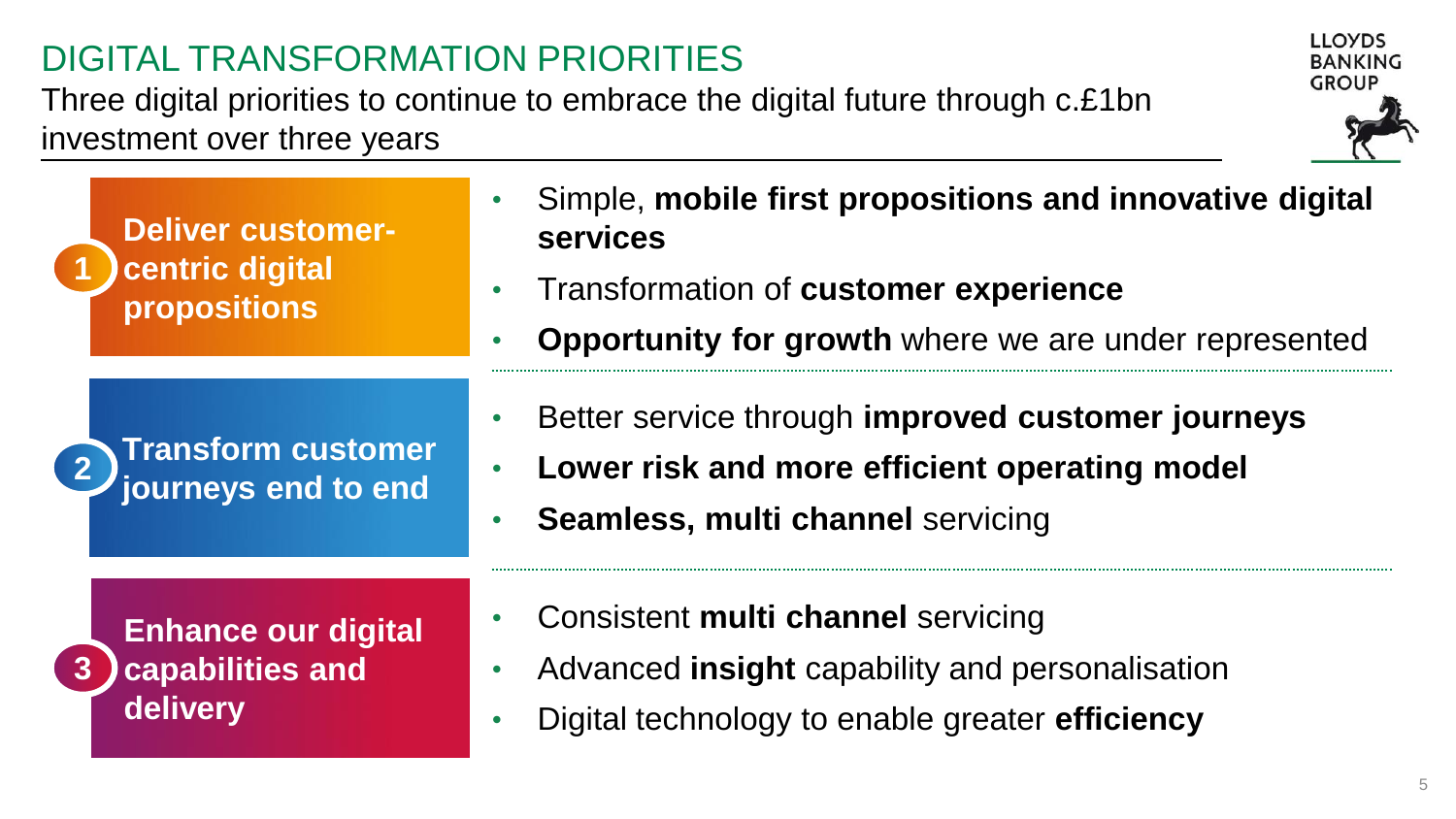## 1. DELIVER CUSTOMER CENTRIC PROPOSITIONS

Leveraging consumer and commercial digital platforms to be best bank for customers in a digital world



| <b>Retail</b>                                                 | <b>Consumer Finance</b> | <b>Insurance</b> | <b>Commercial</b> |  |  |  |
|---------------------------------------------------------------|-------------------------|------------------|-------------------|--|--|--|
| Best in class digital user experience                         |                         |                  |                   |  |  |  |
|                                                               |                         |                  |                   |  |  |  |
| <b>Mobile-first design and development</b>                    |                         |                  |                   |  |  |  |
|                                                               |                         |                  |                   |  |  |  |
| New propositions targeting under-represented areas            |                         |                  |                   |  |  |  |
|                                                               |                         |                  |                   |  |  |  |
| Complete digital bank – full set of services available online |                         |                  |                   |  |  |  |
|                                                               |                         |                  |                   |  |  |  |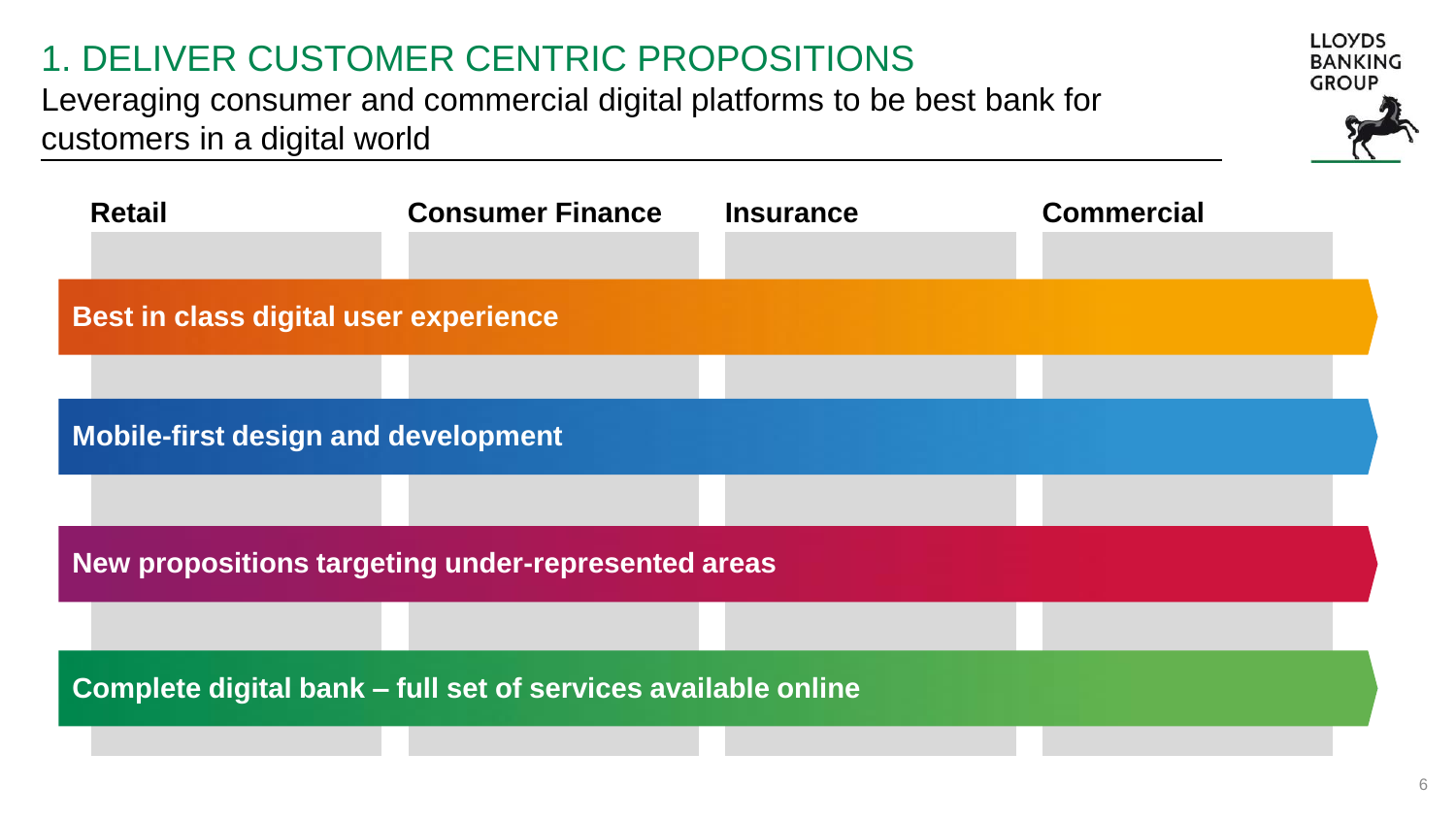#### **LLOYDS** 1. DELIVER CUSTOMER CENTRIC PROPOSITIONS **BANKING GROUP** Our consumer and SME mobile banking apps lead the way in the ratings iOS \*\*\*\* PERSONAL \*\*\* **5.0 4.3** 13:07  $......$ 100%  $\rightarrow$ Ξ \*\*\*\*\* **HALIFAX** \*\*\*\*\* **4.2 4.5 Classic Account** Personal  $\cdots$ 12-34-56 | 12345678 £876.89 ፠ **4.5 4.2** \*\*\*\*\* **XXXX** Available: Overdraft limit: Personal £1,074.89 £200.00 \*\*\*1  $3.5$  **and**  $\star$  **4.0** Your **Transfers** Ø  $\rightarrow$ **3.5 3.7** & payments accounts **060 3.5 3.8** Everyday Branch & ₹  $\mathbf{Q}$ offers **ATM Finder**  $3.5$  **4.0** Help & info TESCO <sup>2</sup> HSBC  $3.0$  **3.8** \*\*\* σ **Products & Services**  $2.5$  **3.4 3.4 co-operativ**<br>bank a. **2.0 3.7** Mobile  $\mathbb{Z}$  $2.0$   $\star \star \star \star$  3.9 **\*\***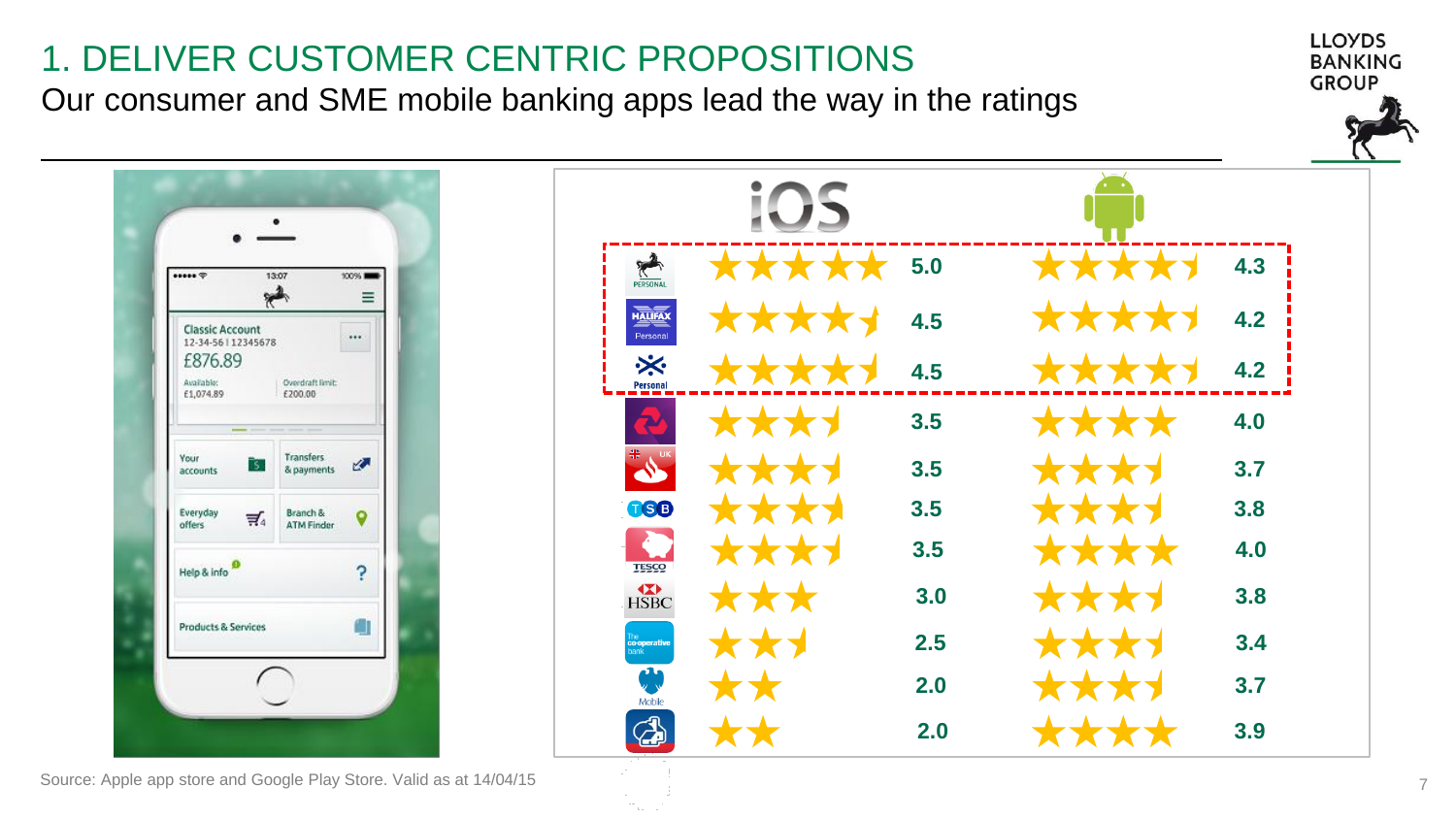#### 1. DELIVER CUSTOMER CENTRIC PROPOSITIONS Extending digital UK market leadership



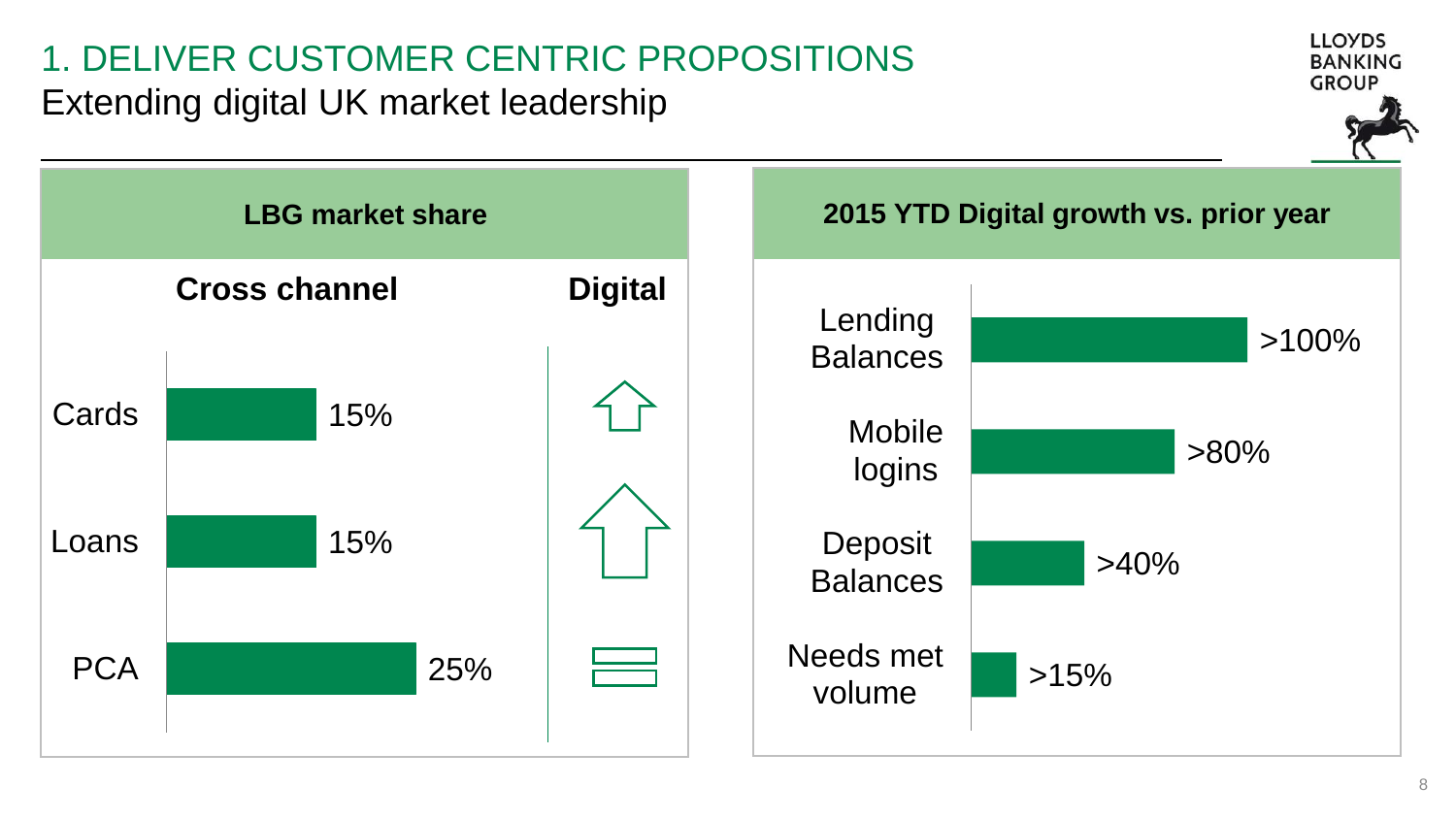## 2. TRANSFORM CUSTOMER JOURNEYS END-TO-END

Triple win - improve customer experience, achieve cost efficiencies and lower conduct risk





(1) For the top ten journeys to be digitised over the next three years.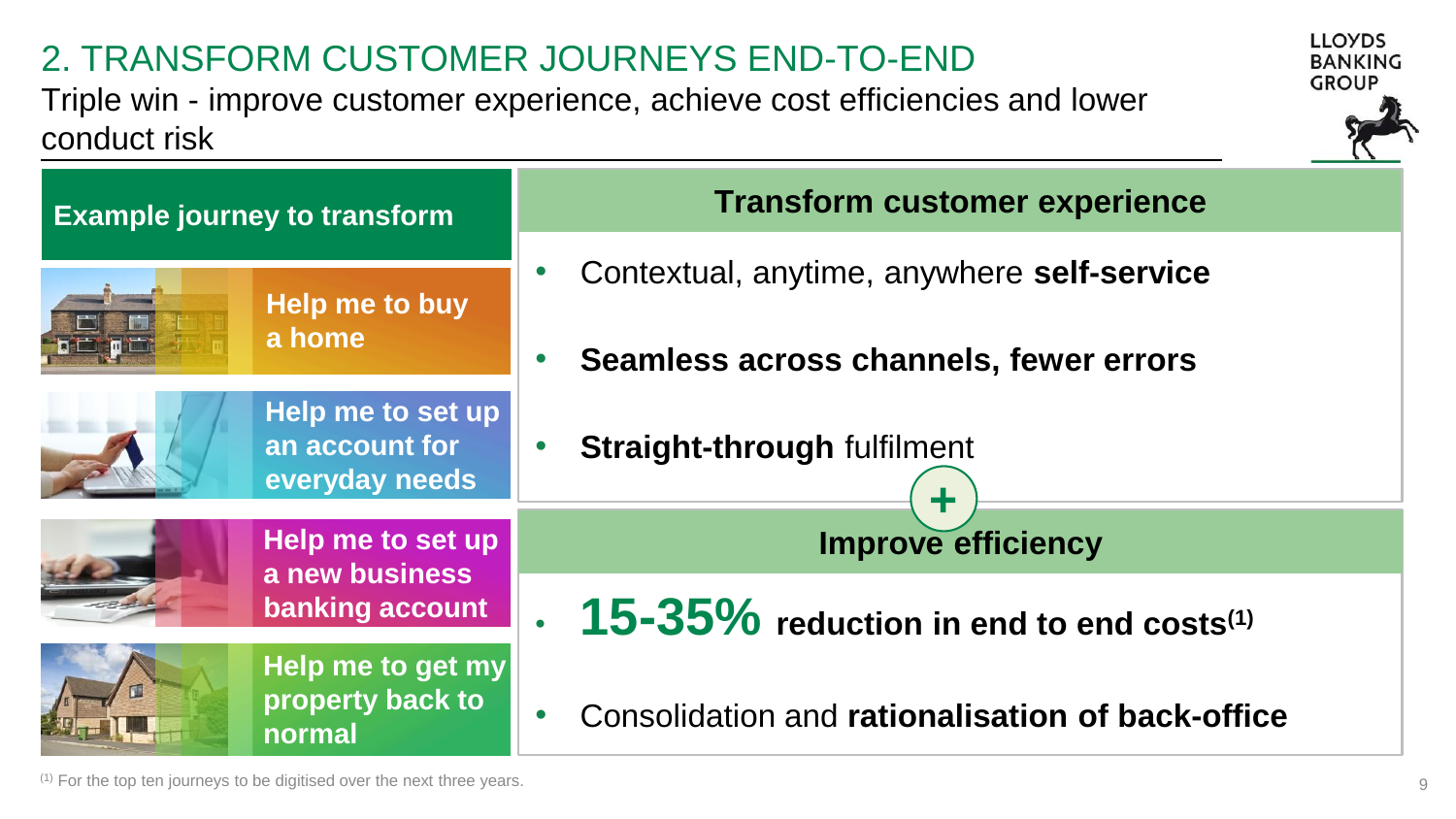#### 2. TRANSFORM CUSTOMER JOURNEYS END-TO-END

Early transformation delivery includes a new digital Agreement in Principle (AIP) process





#### • An online tool that allows customers to apply for an **instant mortgage lending decision online**

- The first AIP was successfully completed on the 2nd of February **in less than 12 minutes**
- Currently AIP is in pilot form and mass market roll out is **planned for May 2015**

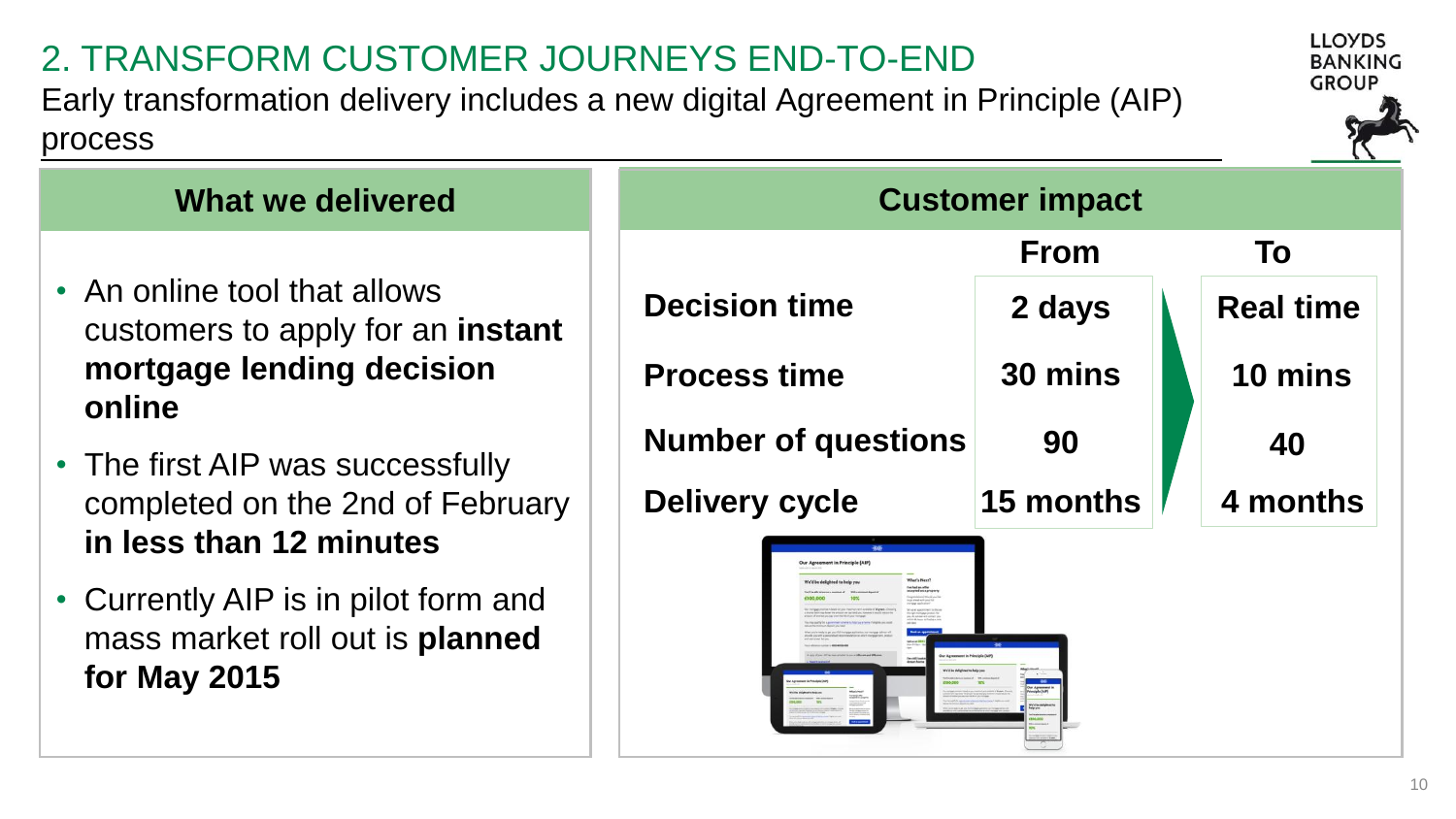#### 2. TRANSFORM CUSTOMER JOURNEYS END-TO-END

Commercial banking onboarding transformation blueprint will enhance customer experience, and deliver significant efficiencies



**LLOYDS** 

|                                          |                                                                                                                                          | <b>Potential Improvement</b> |
|------------------------------------------|------------------------------------------------------------------------------------------------------------------------------------------|------------------------------|
| <b>Client experience</b>                 | • Average time to onboard<br>• No. of data points required<br>• No. of interactions for data gathering<br>• No. of fields to be keyed in | 40%                          |
| <b>Support operation</b>                 | • No. of teams involved<br>                                                                                                              | 50%                          |
| <b>Streamlined process</b><br>& policies | • Cost/CM&P onboarding                                                                                                                   |                              |
| <b>Digital enablement</b>                | Documentation                                                                                                                            |                              |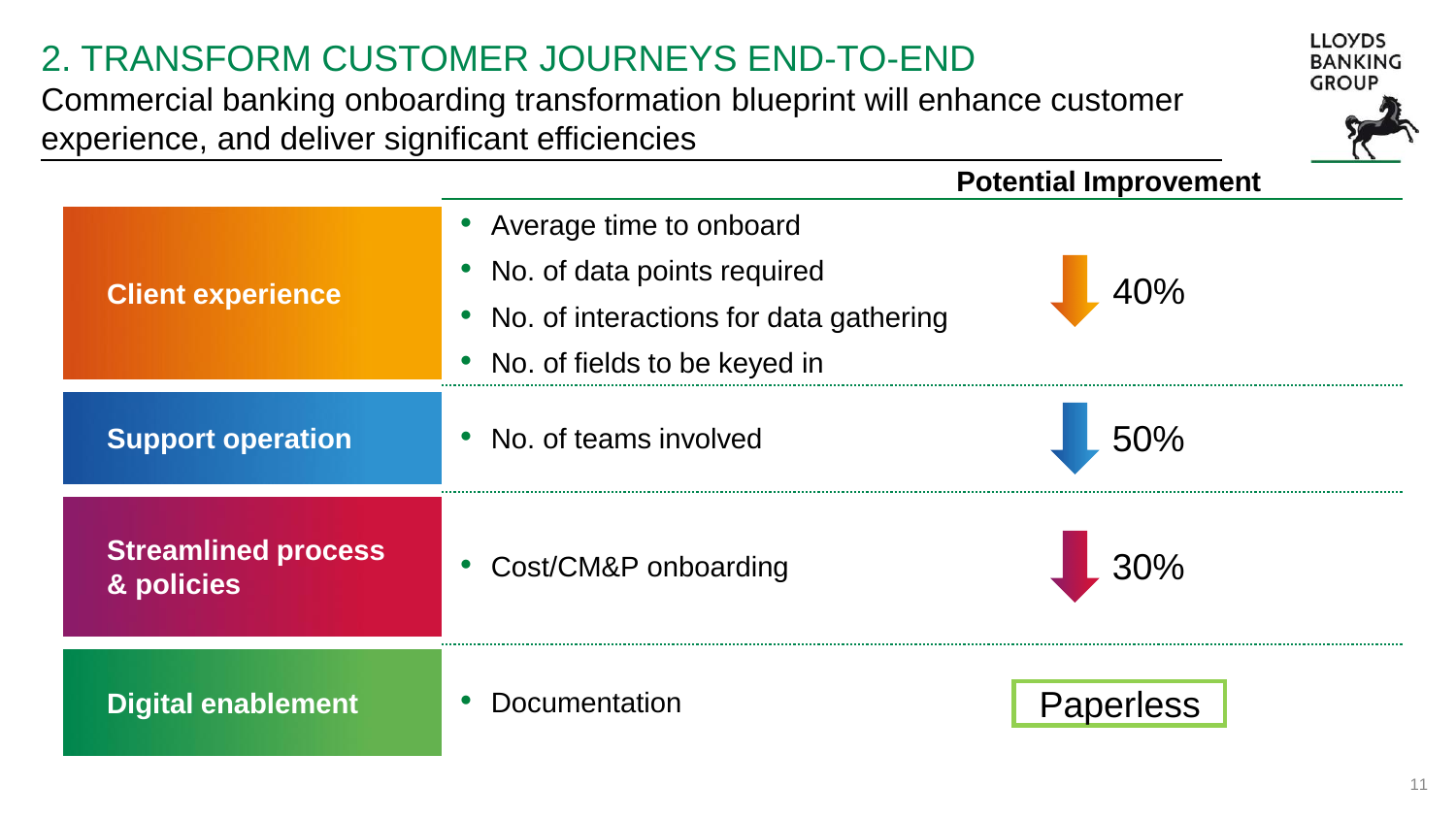## 3. ENHANCING OUR DIGITAL CAPABILITIES AND DELIVERY

Building capabilities for a digital future



**LOVDS** 

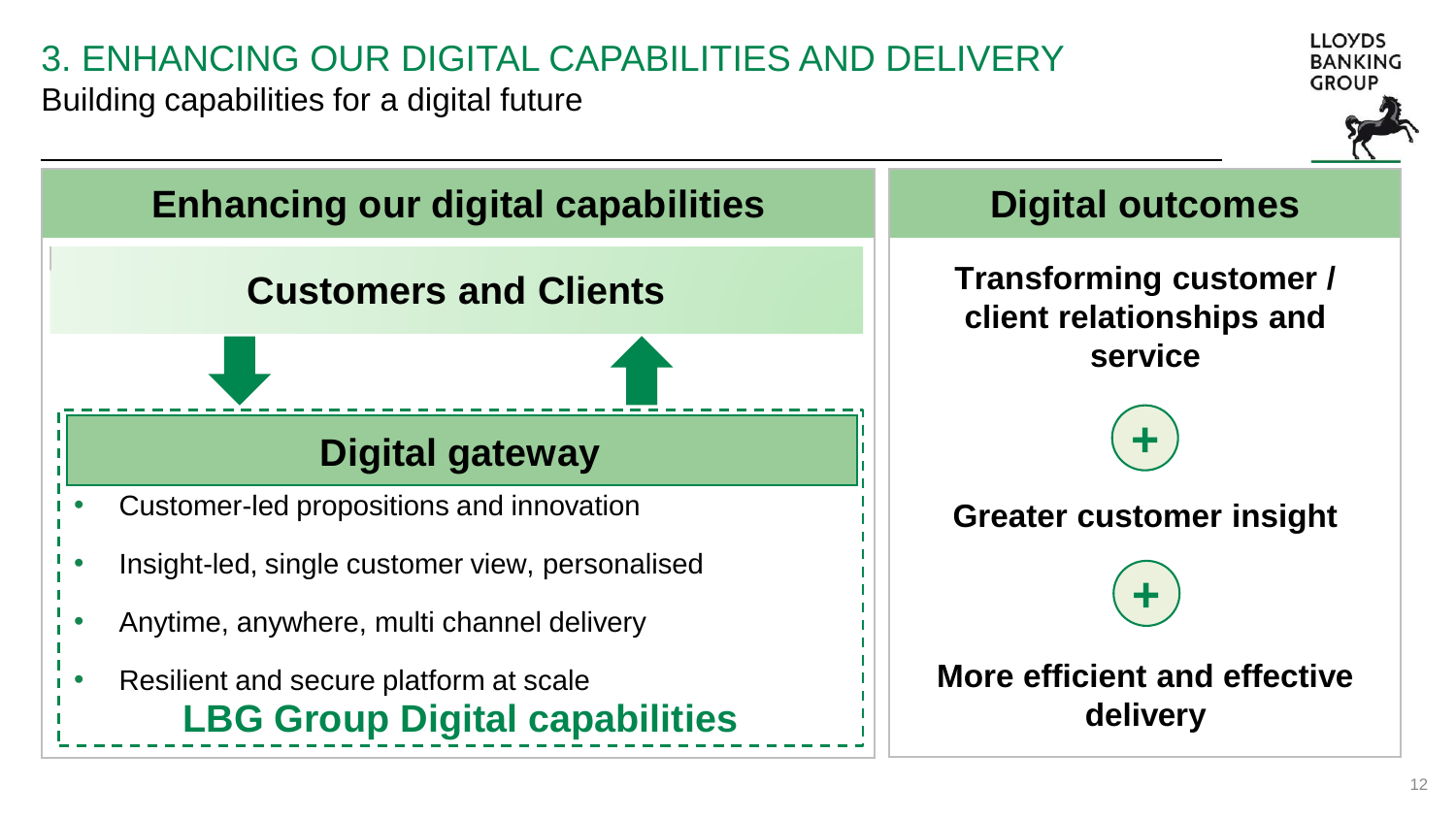# 3. ENHANCING OUR DIGITAL CAPABILITIES AND DELIVERY

Up-skilling the organisation through internal and external digital and innovation activities



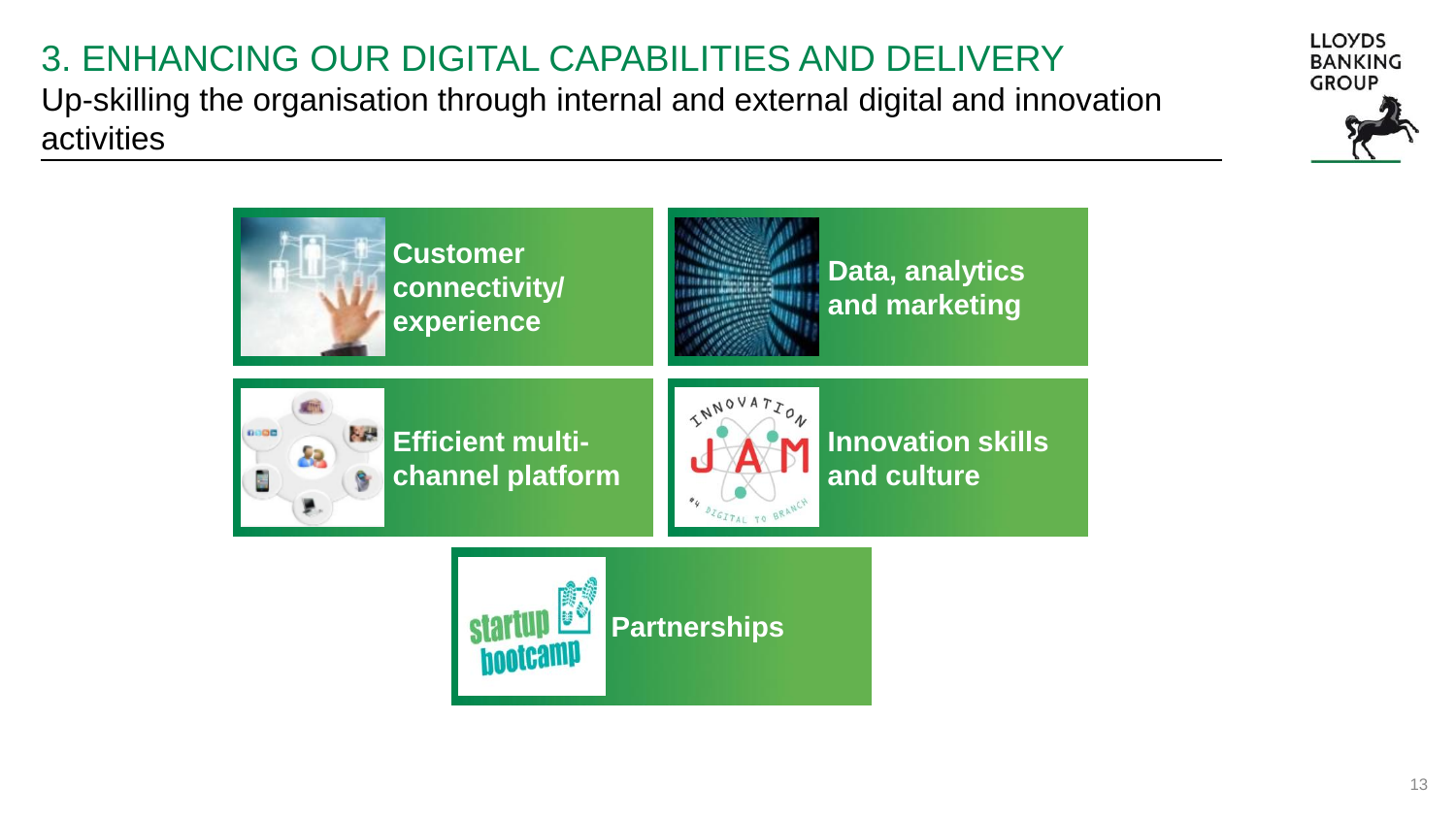#### SUMMARY

Digital is at the heart of our ambition to become the best bank for our customers and shareholders while supporting the UK economic recovery

- **The Group has a clear digital strategic focus and a differentiated multi-channel business model**
- **Our strategic plan will deliver simple efficient solutions leading to improved fundamentals**
- **Promising start to the new strategic period with solid customer centric deliveries**
- **Well positioned for further progress in 2015**

#### **Best bank for customers**

• **Delivering the best customer experience** 

#### **Best bank for shareholders**

• **Delivering strong and sustainable returns** 

#### **Helping Britain Prosper**

• **Supporting and benefiting from UK economic recovery**



LLOVDS